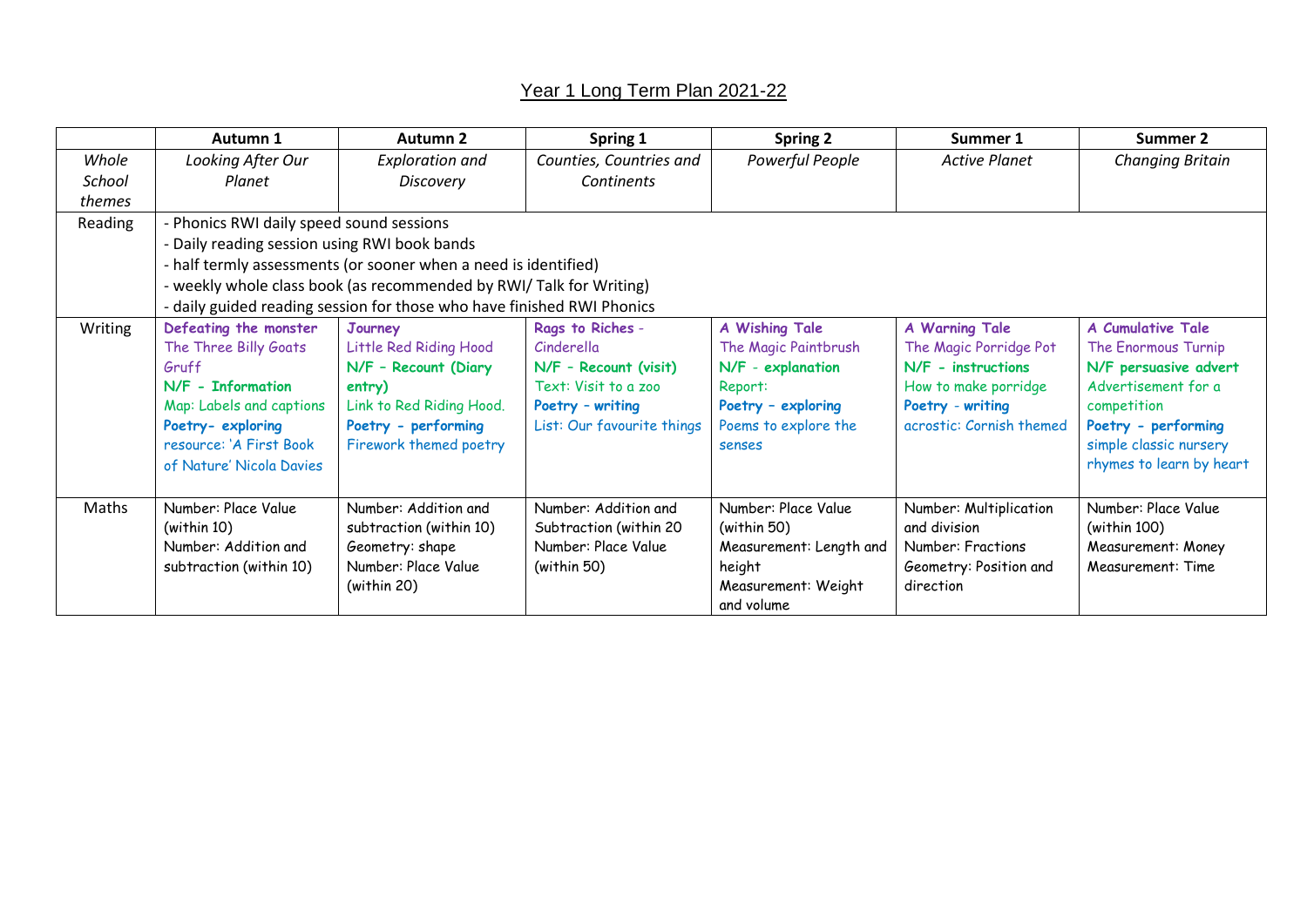| Science   | What is a plant and<br>what are their<br>features?<br>Plants<br>Identify and name a<br>variety of common plants<br>and trees.<br>Identify and describe<br>the basic structure of a<br>flowering plant and tree.                            | What is an animal and<br>how can we group them?<br>Animals including humans<br>(animal focus)<br>Identify and<br>name a<br>variety<br>of<br>common<br>animals.<br>Describe and compare the<br>structure of a variety of<br>common animals.<br>Identify and name a<br>variety of carnivores,<br>herbivores and omnivores. | What are the different<br>materials and what are<br>their properties?<br>Materials<br>Know the difference<br>between an object and its<br>material and name a<br>variety of materials.<br>Describe simple physical<br>properties of a variety of<br>everyday materials.<br>Compare and group<br>everyday materials based<br>on simple physical<br>properties. | What are our senses<br>and how do they help<br>us?<br>Animals including humans<br>(human focus)<br>Identify, name, draw and<br>label the basic parts of<br>the human body and<br>associate body parts with<br>each sense.                                                                                | What is weather and<br>how does our weather<br>change with the<br>seasons?<br>Seasonal Changes<br>Observe and describe<br>weather associated with<br>the seasons and how day<br>length varies.                              | What would we like to<br>investigate about our<br>learning this year?<br>Scientific enquiry<br>A range of investigations<br>linked to the previous 5<br>science<br>units<br>to<br>consolidate knowledge.                                                                                                                      |
|-----------|--------------------------------------------------------------------------------------------------------------------------------------------------------------------------------------------------------------------------------------------|--------------------------------------------------------------------------------------------------------------------------------------------------------------------------------------------------------------------------------------------------------------------------------------------------------------------------|---------------------------------------------------------------------------------------------------------------------------------------------------------------------------------------------------------------------------------------------------------------------------------------------------------------------------------------------------------------|----------------------------------------------------------------------------------------------------------------------------------------------------------------------------------------------------------------------------------------------------------------------------------------------------------|-----------------------------------------------------------------------------------------------------------------------------------------------------------------------------------------------------------------------------|-------------------------------------------------------------------------------------------------------------------------------------------------------------------------------------------------------------------------------------------------------------------------------------------------------------------------------|
| History   |                                                                                                                                                                                                                                            | What were dinosaurs<br>like and how do we<br>know?<br>Significant people:<br>Mary Anning<br>Vocab: fossil, prehistoric,<br>discovery, contribution,<br>museum, history,<br>palaeontologist, extinct.                                                                                                                     |                                                                                                                                                                                                                                                                                                                                                               | What is the role of a<br>monarch?<br>Significant events:<br>- Role of a monarch:<br>Elizabeth II<br>learn about some<br>significant Kings &<br>Queens through time.<br>Compare lives of Qu.<br>Elizabeth I and Qu.<br>Victoria.<br>Vocab: timeline, history,<br>monarchy, royal,<br>ancestor, descendent |                                                                                                                                                                                                                             | How do we use the<br>seaside now compared to<br>in the past?<br>Significant places:<br>local link<br>- using evidence<br>- compare changes to the<br>use of the seaside<br>- what did our<br>grandparents do at the<br>seaside (living memory)<br>Vocab: coast, bathe,<br>beach hut, pier, costume,<br>entertainment, leisure |
| Geography | What is Earth like?<br>Map work (world scale)<br>Recognising the Earth as<br>a sphere.<br>Earth can be shown on a<br>map.<br>Identifying the equator<br>and north and south<br>poles.<br>Use of satellite images<br>and aerial photographs | World map to identify<br>areas of major fossil<br>discovery (Continent<br>level).<br>UK map to identify<br>Dorset and Jurassic<br>coast.<br>Vocab: continent, ocean,<br>plates, land mass, coast                                                                                                                         | Where do we live and<br>what is it like?<br>Local study<br>- UK countries on a map<br>- Cornwall (county)<br>- Truro (city)<br>- Four Lanes (village)<br>- mapwork: Cornish<br>towns, villages, beaches,<br>coast, rivers (physical<br>and human features)                                                                                                    |                                                                                                                                                                                                                                                                                                          | What is weather and<br>why does it change?<br>Weather, climate and<br>seasonal weather<br>patterns<br>- Weather around the<br>world - hot and cold<br>climates,<br>- Equator, north and<br>south pole (continent<br>level). |                                                                                                                                                                                                                                                                                                                               |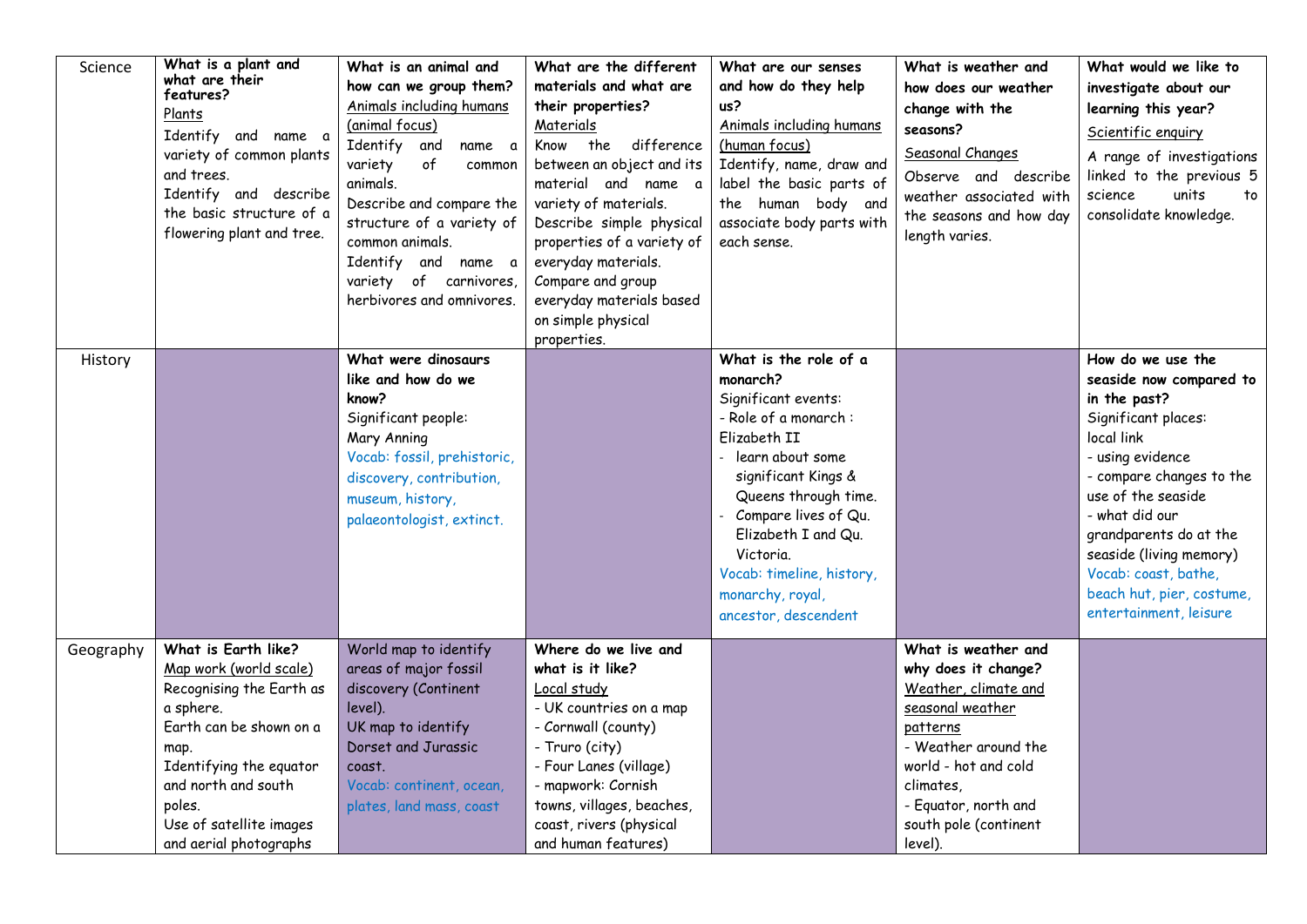|           | Impact of human choices<br>on our environment.<br>Vocab: sphere, north,<br>south, satellite, aerial,<br>environment                      |                                                                                                                                                                  | Vocab: city, village, town,<br>coast, river, feature                                           |                                                                                                                | Seasonal weather<br>patterns in the UK.<br>Vocab: climate, poles,<br>seasonal, equator,<br>landscape |                                                                                                                                 |
|-----------|------------------------------------------------------------------------------------------------------------------------------------------|------------------------------------------------------------------------------------------------------------------------------------------------------------------|------------------------------------------------------------------------------------------------|----------------------------------------------------------------------------------------------------------------|------------------------------------------------------------------------------------------------------|---------------------------------------------------------------------------------------------------------------------------------|
| Art       | How can we create<br>patterns using natural<br>materials?<br>Andy Goldsworthy<br>Pattern - pattern,<br>symmetry, texture,<br>natural art |                                                                                                                                                                  | How can I mix and use<br>colours in my art work?<br>Hundertwasser<br>Colour - painting, mixing |                                                                                                                | How can I use clay to<br>create a pot?<br>Georgia O'Keeffe<br>Form - clay,<br>(Pinch pot flowers)    |                                                                                                                                 |
| <b>DT</b> |                                                                                                                                          | What foods should we<br>eat for a healthy diet?<br>Food and Nutrition<br>Preparing Fruit and<br>vegetables (+ basic<br>principles of healthy and<br>varied diet) |                                                                                                | What is a free-standing<br>structure and how are<br>they built?<br>Strong structures<br>Throne (link to topic) |                                                                                                      | How can I join different<br>materials together to<br>make a product?<br>Textiles<br>puppets - link to topic<br>(Punch and Judy) |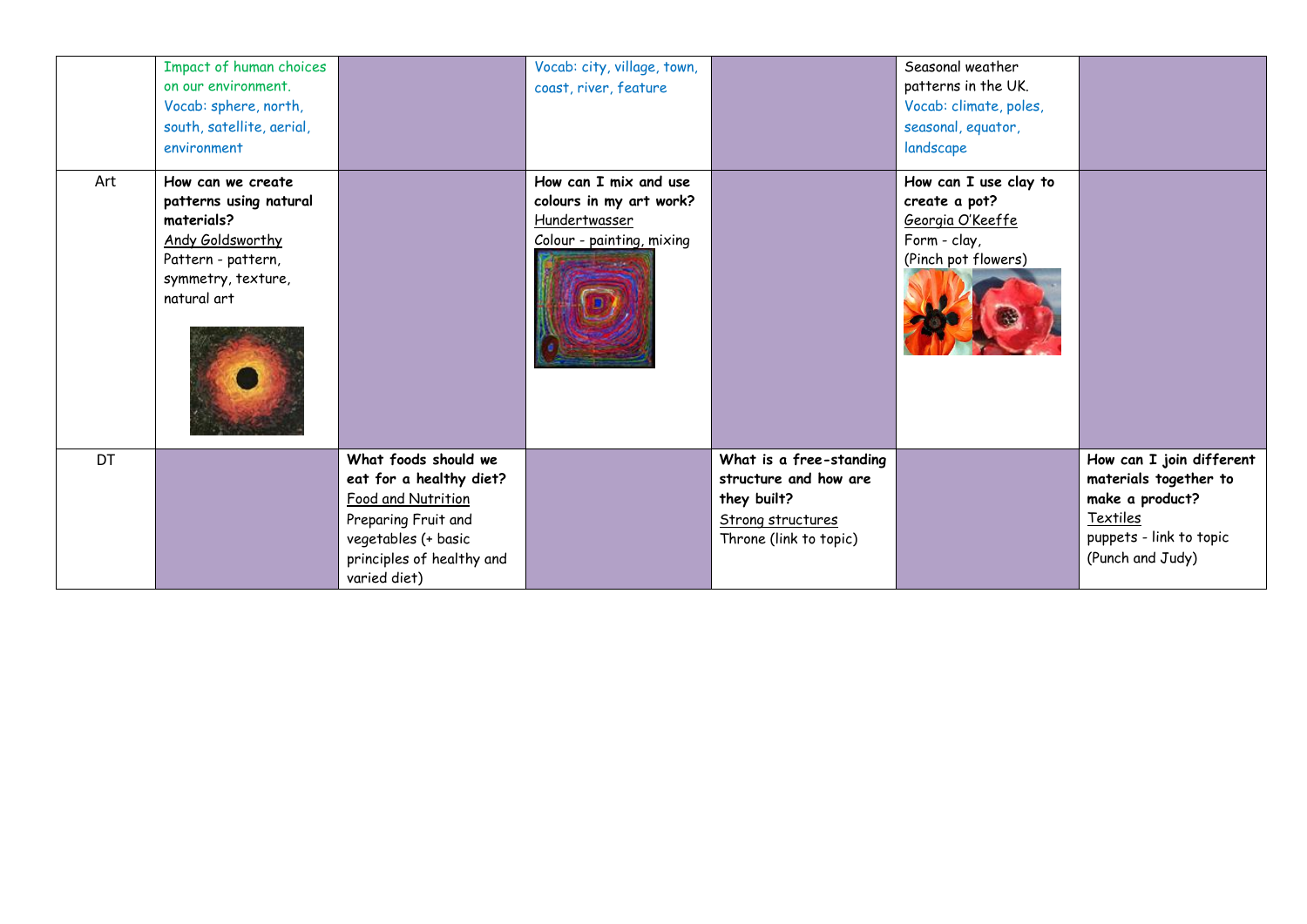| Computing   | How do I stay safe<br>online?<br>School rules for safe<br>internet use.<br>Online safety - GP<br>scenarios 1, 2 & 3: 'new<br>people, information<br>sharing, passwords.    | What do I need to learn<br>to use technology<br>independently?<br>Independent use of the<br>school's computing<br>equipment - turning<br>hardware on and off.<br>Saving and retrieving<br>documents. | How do I keep my<br>personal information<br>private?<br>GP scenarios 4, 5, 6 & 7:<br>fake profiles; selfies and<br>personal info; different<br>types of shared online<br>info; where to go<br>for help and support;<br>seeking permission;<br>devices containing<br>cameras. | What is an algorithm<br>and how do I create<br>them?<br>Understanding and<br>exploring algorithms as<br>precise and unambiguous<br>instructions.<br>Programming beebots | What is online bullying<br>and how do I protect<br>myself from it?<br>Use technology safely<br>and respectfully.<br>GP scenarios 8, 9 & 10:<br>und' online bullying and<br>where to go for support;<br>recognise appropriate<br>games from their ratings<br>and what a gamer tag /<br>avatar is; Understand<br>what search term are,<br>recognise star ratings<br>and how to deal with pop<br>ups. | How do I create content<br>with words and pictures?<br>Use technology<br>purposefully to create<br>digital content including<br>words and pictures.                                                                                       |
|-------------|----------------------------------------------------------------------------------------------------------------------------------------------------------------------------|------------------------------------------------------------------------------------------------------------------------------------------------------------------------------------------------------|------------------------------------------------------------------------------------------------------------------------------------------------------------------------------------------------------------------------------------------------------------------------------|-------------------------------------------------------------------------------------------------------------------------------------------------------------------------|----------------------------------------------------------------------------------------------------------------------------------------------------------------------------------------------------------------------------------------------------------------------------------------------------------------------------------------------------------------------------------------------------|-------------------------------------------------------------------------------------------------------------------------------------------------------------------------------------------------------------------------------------------|
| Music       |                                                                                                                                                                            |                                                                                                                                                                                                      |                                                                                                                                                                                                                                                                              |                                                                                                                                                                         |                                                                                                                                                                                                                                                                                                                                                                                                    |                                                                                                                                                                                                                                           |
| <b>RE</b>   | 1.2 Who made the world?<br>Christianity - creation                                                                                                                         | 1.10 What does it mean to<br>belong to a faith<br>community?<br>Christianity and Judaism                                                                                                             | 1.1 What do Christians<br>believe God is Like?<br>Christianity                                                                                                                                                                                                               | 1.7 Who is Jewish and<br>how do they live? (PART<br>1)                                                                                                                  | 1.7 Who is Jewish and<br>how do they live? (PART<br>2)                                                                                                                                                                                                                                                                                                                                             | 1.9 How should we care<br>for the world and for<br>others, and why does it<br>matter?<br>Christianity and Judaism                                                                                                                         |
| PE          | In what ways can I<br>move around, balance<br>and jump?<br>real PE<br>Unit 1: personal -<br>footwork; static<br>balance-one leg<br>Unit 2: social -<br>jumping and landing | How can improve my<br>balances?<br>real PE<br>Unit 2: social - seated<br>balance<br>Unit 3: cognitive - balance<br>on a line; stance                                                                 | How can we use our<br>bodies to maintain good<br>body tension?<br>real Gym<br>Unit 1: physical - shape;<br>travel                                                                                                                                                            | How do I work with<br>others to improve our<br>performance?<br>real Dance<br>Unit 1: social - shape,<br>artistry, partner and solo<br>skills.                           | How can I use my<br>hands to control a ball?<br>real PE<br>Unit 4: creative - ball<br>skills; balance with a<br>partner<br>Unit 5: physical -<br>coordination (sending and<br>receiving)                                                                                                                                                                                                           | How does my body feel<br>before, during and after<br>exercise?<br>real PE<br>Unit 5: physical - agility<br>(reaction / response)<br>Unit 6: health & fitness -<br>agility (ball chasing);<br>static balance (floor<br>work)<br>Sports day |
| <b>PSHE</b> | Who are my friends<br>and how do we get<br>along?<br>DE unit 1 Forming<br>Friendships:                                                                                     | How do we respect our<br>strengths and<br>differences?<br>DE unit 2 Similarities and<br>Differences:                                                                                                 | Who do we care about<br>that is special to us?<br>DE unit 3 Caring and<br>Responsibility:<br>Our special people                                                                                                                                                              | Why are families<br>important?<br>DE unit 4 Families and<br>Committed Relationships:<br>The importance of family                                                        | How do I keep healthy<br>as I grow?<br>DE unit 5 Healthy<br>Bodies, Healthy Minds:<br>Amazing bodies                                                                                                                                                                                                                                                                                               | How has my body<br>changed since I was<br>born?<br>DE unit 6 Coping With<br>Change:                                                                                                                                                       |